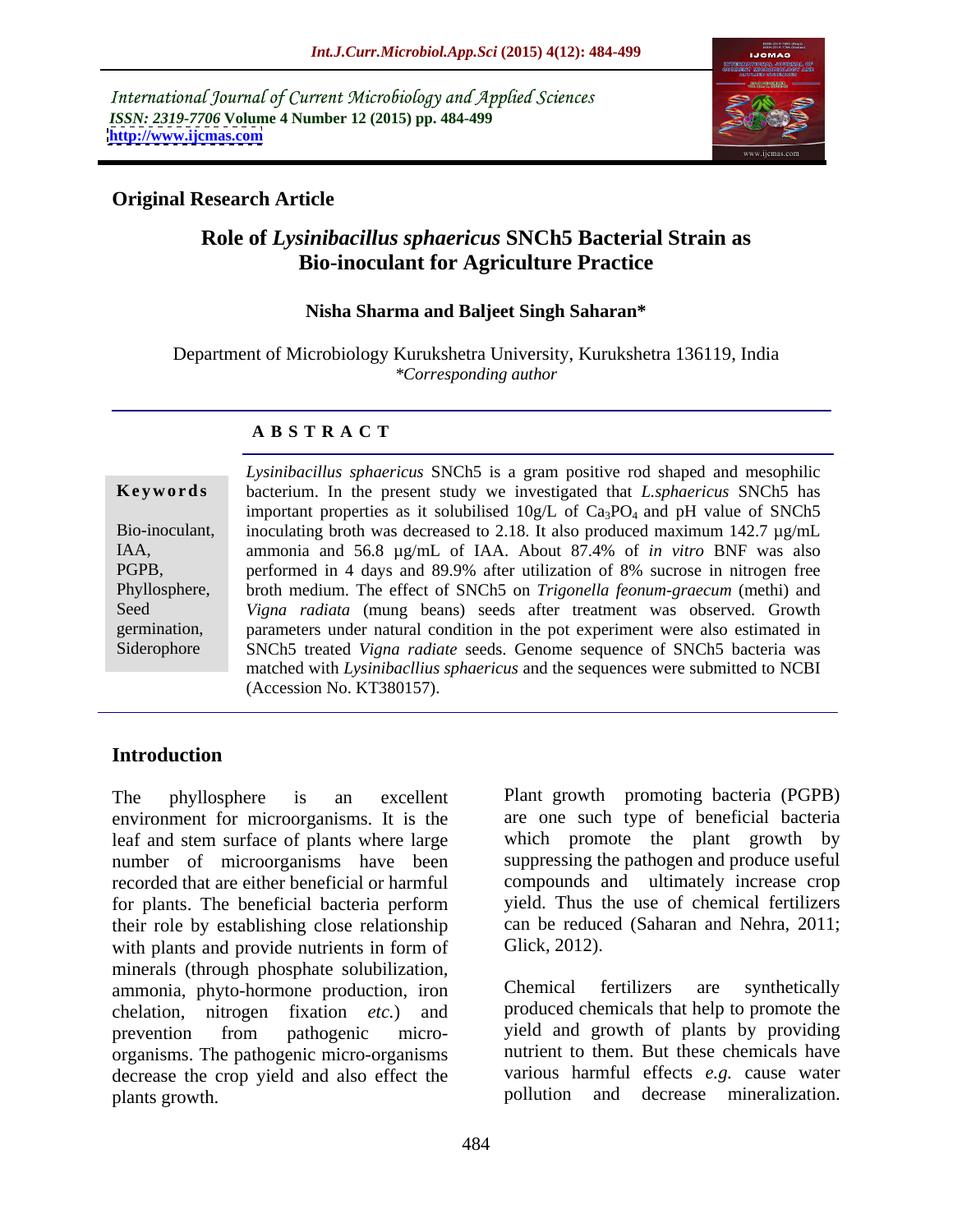Moreover, they also affect the human and **Materials and Methods** animals health when these foods formulated with chemical fertilizers are eaten as raw. Sample Collection On the other hand, PGPB are eco-friendly

PGPB helps to provide phosphate that is (Shahabad, Karnal,Chika, Kurukshetra) and present in insoluble form in soil. Ammonia Punjab (Kapiyal and Sangroor). The leaves production and *in vitro* biological nitrogen were stored in sterile polythene bags and fixation (BNF) help in providing nitrogen that helps in plant growth. PGPB also phyllospheric bacterial strains (Ceballos *et*  promote the growth and yields of plants in *al.*, 2012). the form of phyto-hormones production. Indole acetic acid (IAA) is precursor for auxin hormone that helps in seed germination, growth of seedling, vascular system development and flowering *etc*. 70 % alcohol for 20-30 seconds and then

Siderophores are the iron binding agents that  $\qquad \text{of samples were prepared in range of } 10^{-1}$ help the plant to provide iron molecules  $10^{-5}$  dilution and  $100 \mu$ L of diluted samples from soil and allow it to bind with plant root were spreaded in separate nutrient agar so that it can be easily utilized by plants for growth and defence mechanism against pathogenic microbes. Hydrogen cyanide 50 percent (%) glycerol containing nutrient helps in protection from pathogenic agar slants at 4<sup>o</sup>C (Ceballos *et al.*, 2012). microorganisms by inhibiting their metabolic system. **Morphological** and Bio-chemical

Spinach (*Spinacia oleracea*) is a useful bony medicinal plant having nutritional and

In the present investigations, studied PGPB elevation, margin, pigmentation and colony properties (phosphate solubilization, colour *etc.* Gram staining procedure was ammonia production, IAA production, HCN, *in vitro* biological nitrogen fixation, siderophore production and enhancement in seed germination of methi and mung bean seeds) exhibited by *L.sphaericus* SNCh5 IMVIC, sugar fermentation, gelatin bacterial strain isolated from spinach phyllosphere. The results suggest that utilization and nitrate reduction were SNCh5 seems to be useful bio-inoculant and performed using standard available may be used in promising agriculture Morecover, they show first: the hundra and **Materials and Methods**<br>Morecover, they also affect the bunden and the materials and Methods<br>variable between development center as even, **Sample Collection**<br>(Salindos). The feed

#### **Sample Collection**

(Saharan and Verma, 2015). The fresh leaves of spinach plant were collected from different regions of Haryana then used within 24 hours for the isolation of *al.,* 2012).

#### **Isolation of Bacterial Strains**

(Zhao, 2010). washed with sterile distilled water followed The fresh leaves were surface sterilized with 70 % alcohol for 20-30 seconds and then by vortex for 15-20 min. The serial dilution -1 plates and then allowed to incubate at 30-  $37^{\circ}$ C for 24-48h. Isolates were preserved in agar slants at 4<sup>o</sup>C (Ceballos *et al.*, 2012).

### **Morphological and Bio-chemical Characterization**

medicinal importance. morphology by visualising the colony The bacterial strains were examined for their characteristics including shape, surface, also performed according to the Bergy's manual edited by Holt, 1994.

> Various Biochemical tests *i.e.* catalase, IMVIC, sugar fermentation, gelatin liquefaction, urease, simmon citrate agar performed using standard available protocols (Dubey and Maheshwari, 2006).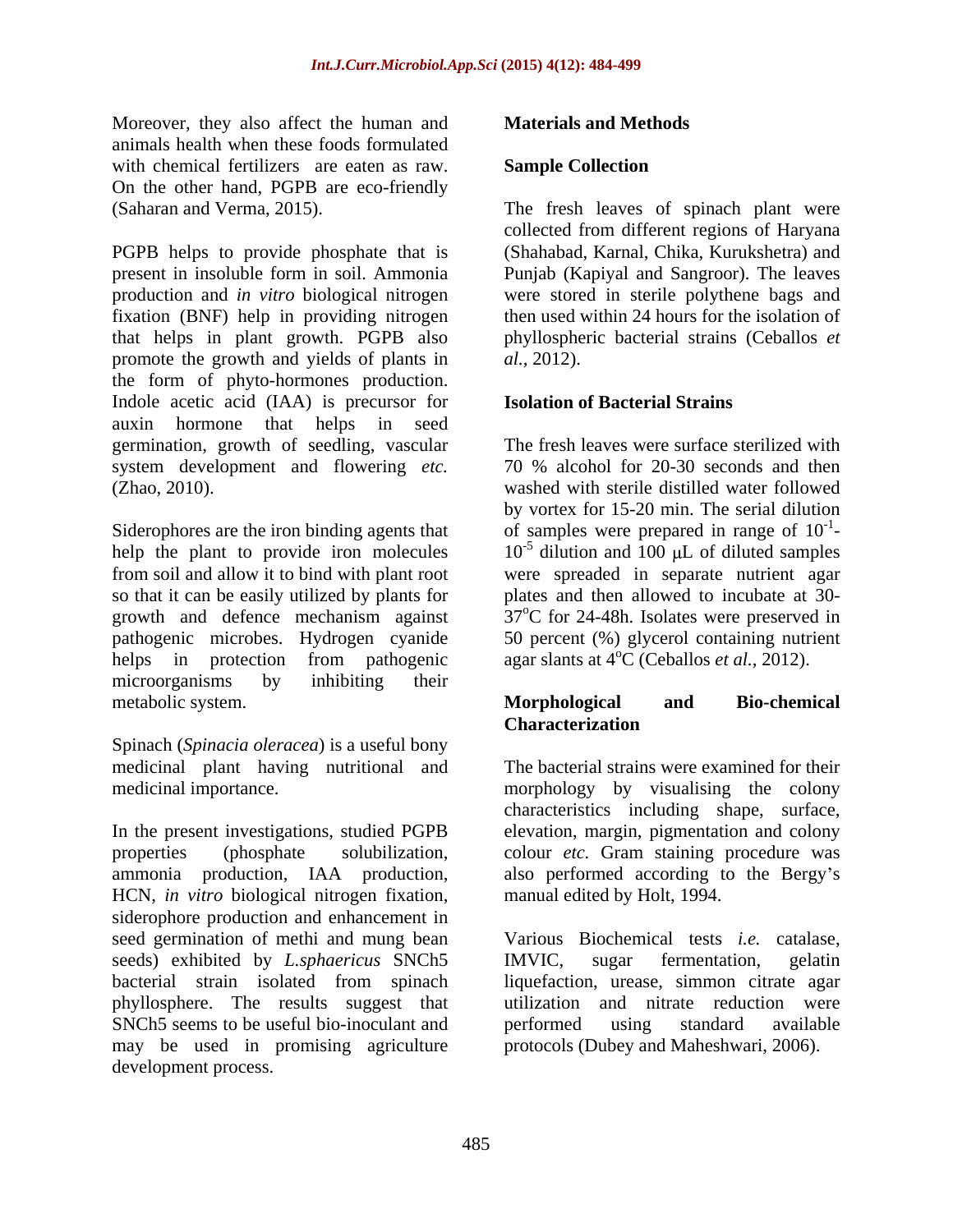The freshly grown bacterial culture was and incubated for 48-72h at 30-37ºC. About (Cappuccino and Sherman, 2010). estimated with incubation time up to 5 days.

Quantitatively ammonia production was analysed by inoculating the fresh bacterial culture into peptone water for 1-7 days at The bacterial culture was inoculating in  $35\pm2$  °C and then centrifuged for 15 min. at Luria broth (LB) containing known conc. of 10,000 rpm. The supernatant was collected L-tryptophan and incubated at 35-37°C for after every 24 h and1mL of Nessler's reagent was added to 1mL of supernatant culture was centrifuge at 10,000 rpm for 10 and then volume was made up to 10 mL min. and 2 mL of supernatant was mixed with distilled water. Brown/ yellow colour with two drops of o-phosphoric acid along was developed and absorbance was with 4 mL salkowski reagent (50 mL, 35%) measured spectrophotometrically at 630nm. The amount of ammonia was estimated by solution). It was observed for pink colour relating with the standard curve of formation after the incubation of 0.5-2h at ammonium sulphate in the range of 0.1-1 mol/mL (Demutskaya and Kalinichenko, 2010). Cuantitatively it was estimated by **Eventing for PGF attributes** (and their summarial was mixed with the constant with the collection of Co. When the collected and supernature in 10 mL supernature collected. Supernature in the mixed with the collected supe

on pikovskaya's agar media along with performed for upto 7 days. After diameter of solubilization zone was

Quantitatively, PS was estimated by inoculating bacterial culture in Pikovskaya's broth with known amount of tri-calcium phosphate (Ca3PO4) *i.e.* 5g/L and incubated *In vitro* BNF was observed by streaking the at 35-37 °C for upto 10 days (Nautiyal, bacterial culture on nitrogen free Jensen's 1999). Inoculated culture broth was media along with addition of bromothymol

**Screening for PGP attributes** About 10mL supernatant was mixed with Ammonia Production **CO2.** Constantly shaking to remove CO<sub>2</sub>. When inoculated in 10 mL peptone water broth  $0.25$ mL of freshly prepared SnCl<sub>2</sub> solution. 0.5 mL of Nessler's reagent was added at 630nm and simultaneous change in pH Appearance of yellow/ brown colour was also analysed. Effect of various conc. of indicated the ammonia production phosphate in the range of 2-20g/L was also 10mL ammonium molybdate solution by frothing was completely removed, 2mL distilled water was added along with The change in colour intensity was observed

### **IAA Production**

48-72 h (Brick *et al.,*1991). Bacterial with 4 mL salkowski reagent (50 mL, 35% of perchloric acid, 1 mL of  $0.5m$  FeCl<sub>3</sub> room temp.

**Phosphate Solubilization (PS)** conc. of L-tryptophan (20-500  $\mu$ g/mL) at The phosphate solubilization ability of by maintaining the tryptophan conc. bacterial strain was observed by streaking it constant (200 µg/mL) and incubation was bromothymol blue dye and incubated at 35- centrifugation 1 mL of supernatant was 37°C for 3-5 days (Nautiyal, 2000).The mixed with 4 mL salkowski reagent and measured after 5-7 days of inoculation. 530nm in UV/Visible spectrophotometer Quantitatively it was estimated by inoculating the bacterial culture in different  $35-37^{\circ}$ C for 2-3 days. It was also analysed performed for upto 7 absorbance was taken after 30 min. at (Brick *et al.,* 1991).

#### **In-vitro Biological Nitrogen Fixation**

blue (BTB) stain as an indicator dye and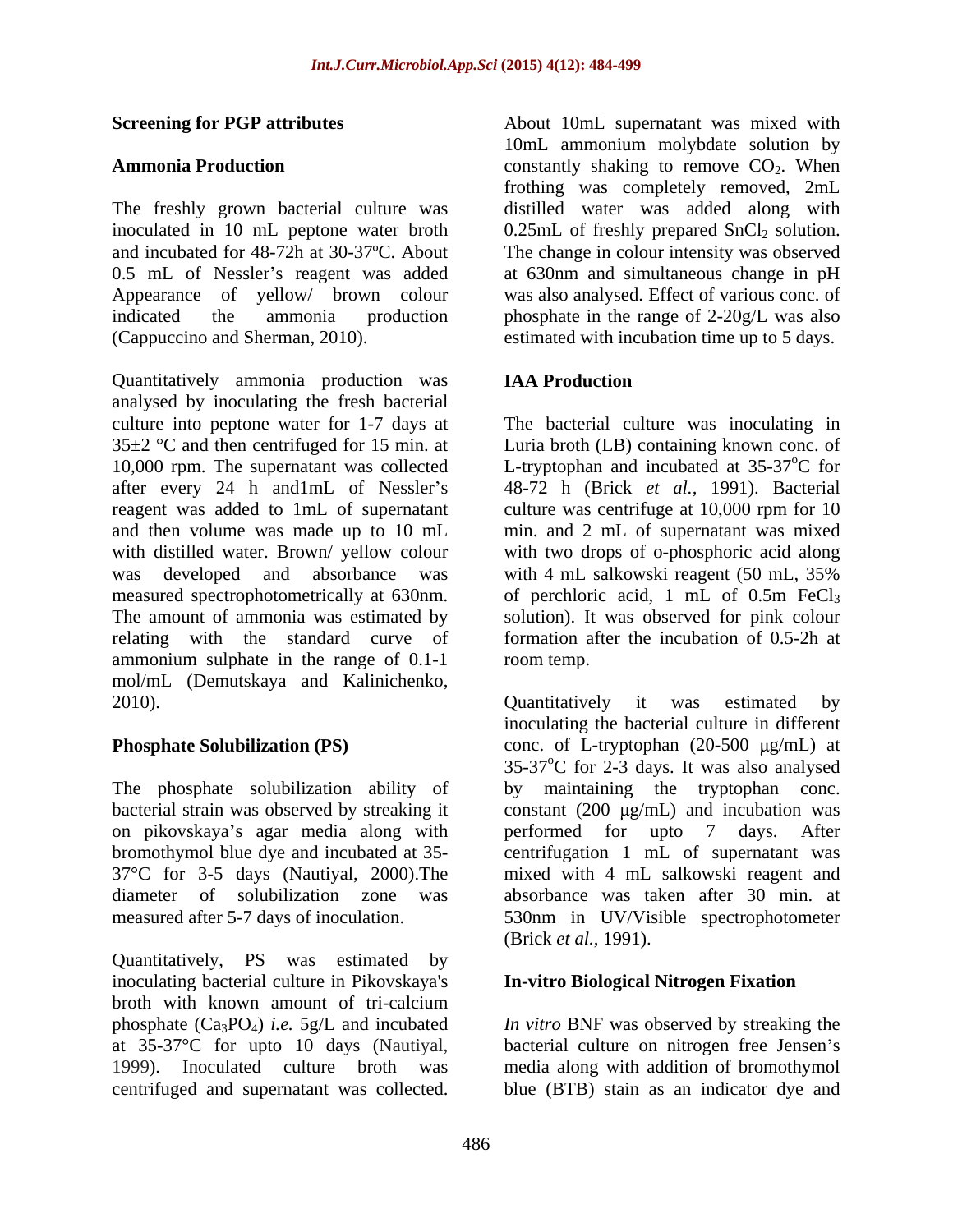1942). Yellow coloured zone around the **SNSr7** colony indicated the positive result of *in* 

inoculating the inoculum in nitrogen free check the effect of sugar conc. on *in vitro* implicate). After 15-21 days seed BNF and O.D. was taken at 630nm (Jensen, egermination rate and other growth 1942). *In vitro* BNF (%) was calculated by

% *in vitro* BNF =

O.D. of Reference – O.D. of Inoculated culture  $\times$  100 Concentration O.D. of Reference

Seeds of *Vigna radiate* (mung bean) and *Trigonella foenum-graecum* (methi) were collected and surface sterilized by soaking in sodium hypochlorite solution for 2-3 min. and washed with sterile distilled water for kept in 1% soft agar plates and then the process was repeated again to get the naximum chlorophyll content. This incubated for 3-5 days in the dark. The seed germination was evaluated and untreated seeds were taken as control. Germination efficiency along with seedling height, germination and vigor index were analysed.

Germination (%) =  $al., 1949$ . No. of seeds germinated  $\times$  100

Germination%  $\times$  Seedling length (cm)

#### incubated at 35-37 ºC for 24-48h (Jensen, **Pot Experiment for PGPB Activity of SNSr7**

*vitro* BNF. Pot experiment was performed under natural Quantitatively it was estimated by 21 days. In this experiment, *Vigna radiata* broth medium with constant sucrose conc.  $\frac{3 \text{ m}^2}{2}$  3 m<sup>2</sup> area filled with soil. About 50 sterilized (3%) and allowed to incubate the bacterial seeds were treated with I mL of 24h old culture at 35-37 °C for 7 days. The sucrose bacterial culture( $10^8$  CFU/mL)into nutrient was also varied from 2-10% in order to broth for 1h and then sown in each pot (in the formula shown as treated (control) pots were irrigated with environmental conditions applied in pot for (mung bean) seeds were sown into pots with <sup>8</sup> CFU/mL)into nutrient broth for 1h and then sown in each pot (in triplicate). After 15-21 days seed germination rate and other growth parameters were observed. Treated and unwater after every 24h.

#### **Measurement of Chlorophyll Concentration**

**Seed Germination Assay**<br>mixing 0.08 g of fresh leaves samples of three times (Abdul and Anderson, 1973).<br>Seeds were treated with bacterial culture,<br>messes was repeated again to get the root/shoot length, wet/dry weight, % seed<br>and total ehlerophyll content wes charged The chlorophyll content was observed by treated and untreated (*Vigna radiata*) plant in 10 mL acetone (90%) and incubated overnight at -4<sup>o</sup>C. One mL of dimethyl oC. One mL of dimethyl sulfoxide (DMSO) was added by continuous mixing for 2 min and then centrifuged at 10,000 rpm for 10 min. Supernatant was removed and the process was repeated again with the addition of 1 mL DMSO. Further, process was repeated again to get the maximum chlorophyll content. This absorption process for chlorophyll content was performed within 20 min. after centrifugation by taking DMSO as blank. chlorophyll a (ChlA), chlorophyll b (ChlB) and total chlorophyll content was observed by taking O.D at 645 and 663 nm (Arnon *et al.,* 1949).

Total no. of seeds<br>
ChlB (mg/L) -  $0.0029A_{663}$ -0.00802A<sub>645</sub> Vigor index =  $Total Chl (mg/L) - 0.0202A_{663} + 0.00802A_{645}$ ChlA (mg/L) -  $0.0127A_{663} - 0.00269A_{645}$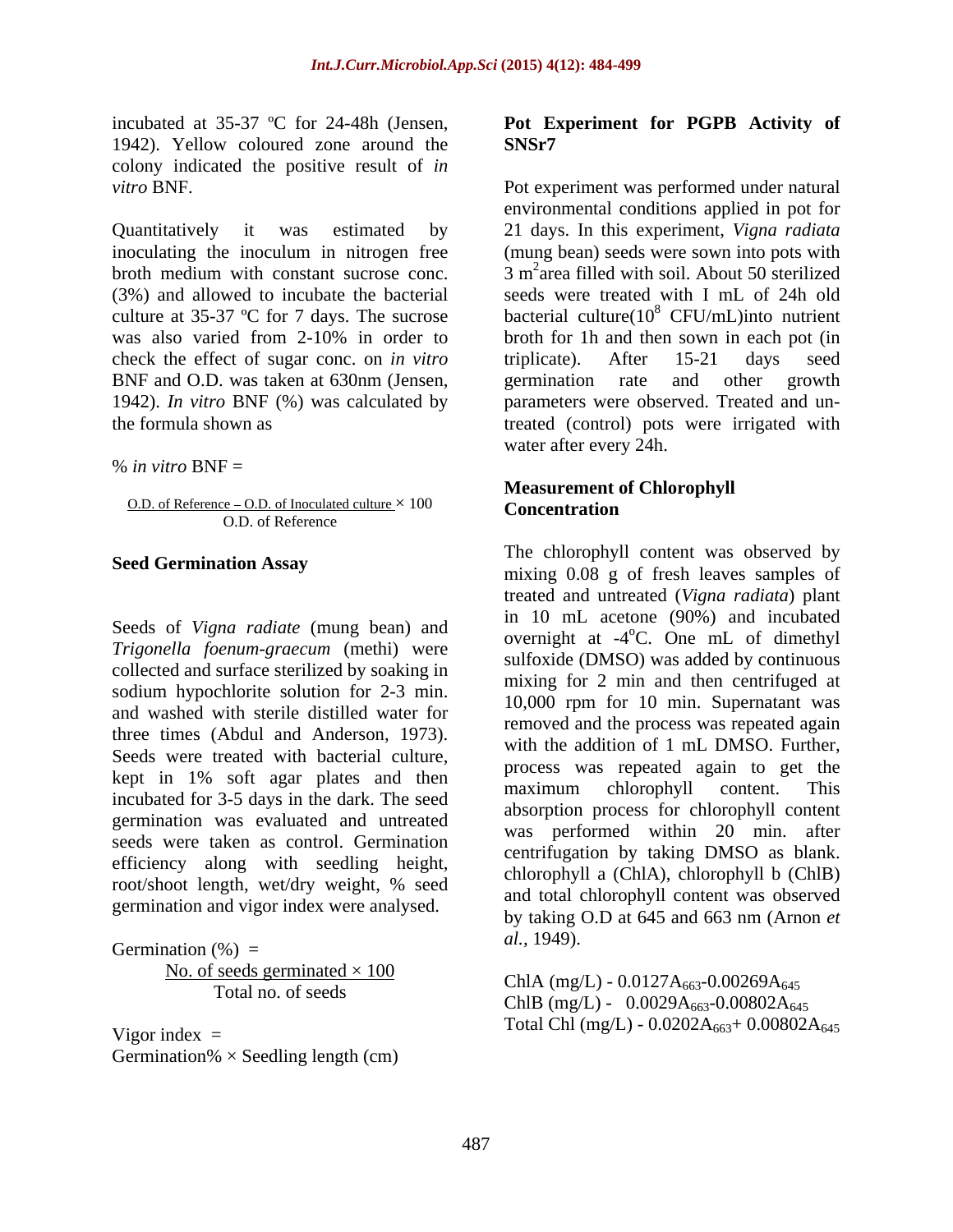$\pm$  Standard deviation (SD) by using SPSS software version 16.00.

## Microbial Identification of SNCh5<br>Information

DNA was isolated from bacterial sample by using Biopure<sup>TM</sup> kits for genomic DNA isolation. 16S rRNA gene was amplified using PCR by extracting DNA from bacterial isolate. The primers used for the amplification of 16S rRNA gene are as shown below, where  $F=$  forward sequence;

F AGAGTTTGATCHYGGYTYAG (where Y and H are mixed base pair *i.e.* Y= R ACGGCTACCTTGTTACGACTT

### **PCR** condition

94°C for 5 min. (Initial denaturation); 35 cycles including: 94°C for 60 sec, (denaturation); 53°C for 45 sec. (annealing); 68°C for 90 sec. (extension) and then final extension was done at 68°C for 10 min.

electrophoresed by using 1% Agarose gel in diameter was found to be8mm of size with TAE buffer and visualized by staining with ethidium bromide. PCR product was then purified by washing with sodium acetate and 70% of ethanol and eluted from the gel. Forward and reverse sequencing reactions of PCR amplicon were carried out on the sequencer (ABI 3730XL) for obtaining the sequence. The assembled DNA sequence Phylogenetic tree was prepared.

**Statistical Analysis** samples. Out of these, 15 bacterial isolates Results were expressed in the form of mean *L. sphaericus* SNCh5 was studied in detail exhibited PGP properties. Further the isolate for various properties.

### **Morphological and Biochemical Information**

 $R$ = reverse sequence  $\sim$  positive test for nitrate reduction,  $H_2S$ *L.sphaericus* SNCh5 bacterial strain was found to be greenish to brownish coloured with spherical, flat, entire margin and with pungent smell (Fig.1.1). Gram staining indicated it as gram positive, small sized and rod shaped bacterium (Fig.1.2). It showed production, citrate utilization.

#### Y=C/T, H=A/C/T) **Attributes by** *L. Sphaericus* **SNCh5 Results of Plant Growth Promoting**

### **Phosphate Solubilization (PS)**

The amplified PCR products were  $\frac{64 \text{cm}}{11}$  suggests and  $\frac{118.2.2}{116}$  colony PS was positively observed in *L.sphaericus* SNCh5 by the formation of clear zone around the colony in Pikovskaya's agar media (Fig.2.1). Qualitatively PS zone was estimated by measuring the halo zone around the spotted colony of SNCh5 bacterial strain (Fig.2.2). The colony diameter was found to be8mm of size with halo zone size15.3mm. The Solubilization efficiency was 191.25 and solubilization index  $(SI^*)$  was around 2.91 (Fig 2.3).

was then submitted to NCBI and by very the ineutration time from 1.10 **Results and Discussion** constant conc. of Ca<sub>3</sub>PO<sub>4</sub>. It was found that **Isolation** at 37<sup>o</sup>C (Fig. 2.5) decreased in pH value by About 225 different bacterial colonies were acidic compounds in Pikovskaya broth obtained from spinach phyllosphere from 19 during phosphate solubilization (Fig.2.6). SNCh5exhibitedmaximum solubilization at  $10g/L$  of Ca<sub>3</sub>PO<sub>4</sub>in 5 days at 37<sup>o</sup>C and pH of culture inoculated broth was decreased to2.18 (Fig. 2.4). Maximum phosphate solubilization efficiency was also analysed by varying the incubation time from 1-10 days at the same incubation temp with maximum phosphate solubilization in 7 days 2.It may be due to the formation of some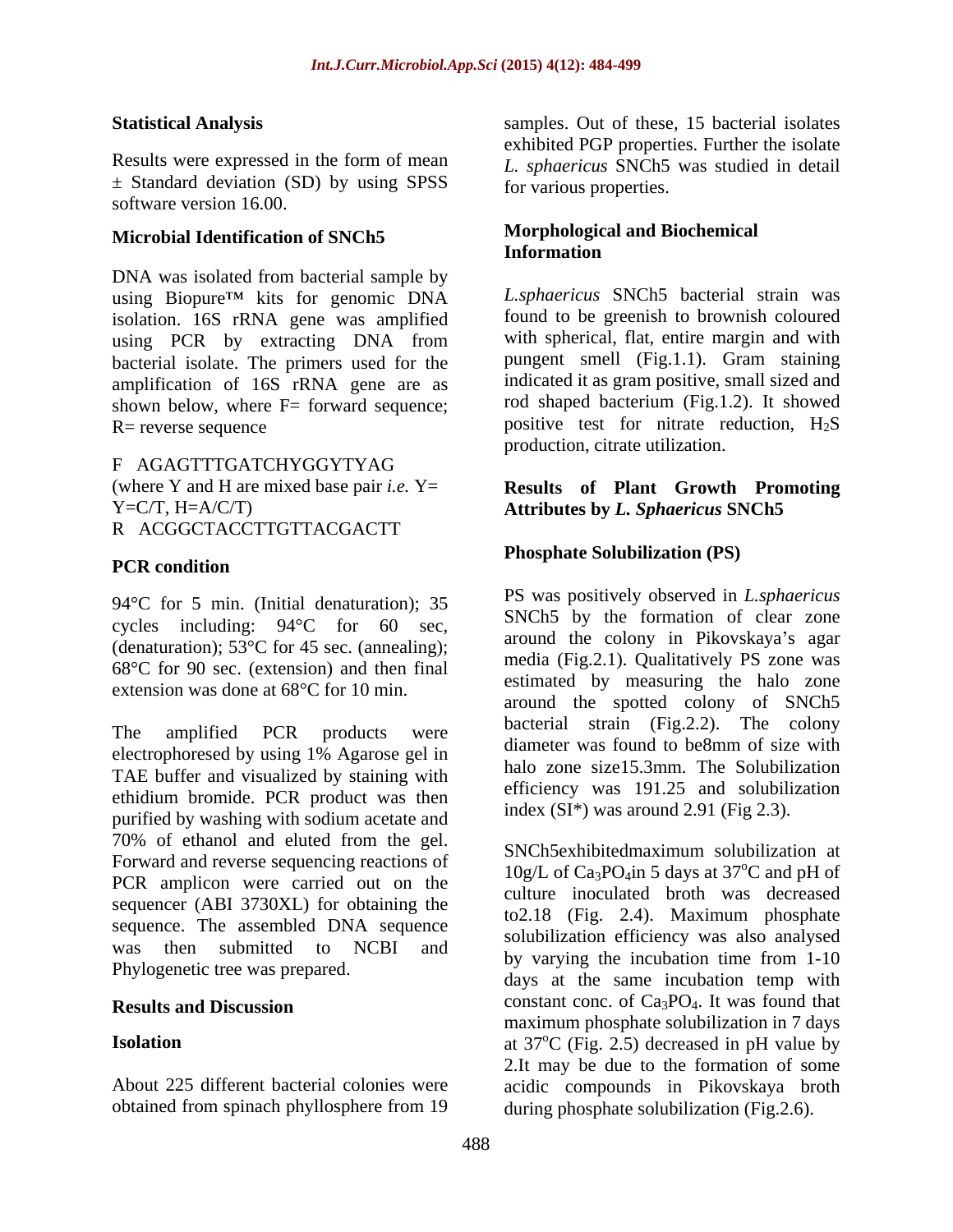Ammonia production by *L. sphaericus* SNCh5was confirmed by the formation of orange colour in peptone water broth (Fig. 3.1) and quantitatively it was estimated by

# **In Vitro Biological Nitrogen Fixation**

yellow zone around the colony in nitrogen free Jensen's media (Fig. 4.1). About  $18 \text{mm}$ <br>of yellow zone size was observed indicating **Pot** Experiment of yellow zone size was observed indicating **Pot Experiment under Natural** nitrogen fixation ability of SNCh5 (Fig. 4.2).

Quantitatively it was observed that as the conc. of sugar (sucrose) varied from 2-10%, sucrose containing nitrogen free broth media SNCh5 treated Vigna radiate showed 100% at  $37^{\circ}$ C from 3-5 days having O.D. value (reference) and 1.59 (inoculated culture) O.

SNCh5 exhibited maximum IAA production (Fig. 8). ability by converting the transparent coloured LB broth into the deep pink colour after utilization of L-tryptophan as substrate for this enzymatic reaction (Fig. 5.1). It Molecular sequencing of SNCh5 was was observed that SNCh5 produced56.8 performed after polymerase chain reaction µg/mL of IAA by utilizing 80µg/mL of L-(PCR) by using DNA marker that was 100 tryptophan (Table 2) and maximum of 54.4 base pair (bp)of size and PCR products were µg/mL of IAA was produced by it in

**Ammonia Production** 5daysat 37<sup>o</sup>C at constant conc. (200μg/mL)  $\rm{^{\circ}C}$  at constant conc. (200 $\mu$ g/mL) of L-tryptophan in LB (Fig. 5.2).

### *In Vitro Seed Germination Assay*

incubating the SNCh5 bacterial strain for two important crops *i.e. Trigonella feonum* time incubation of 1-7 days at 37<sup>o</sup>C.It was graecum (methi)(Fig. 6.1) and *Vigna radiata* observed that SNCh5 produced 142.7 (mung bean) seeds (Fig. 6.2). It was µg/mL of ammonia in4daysat 37 oC (Fig. observed that maximum germination of 3.2). SNCh5 treated *Vigna radiata* (mung bean) **(BNF)** weight and vigor index was observed in *L. sphaericus* SNCh5 helps in promoting the these growth parameters were found to be growth of plants by *in vitro* BNF that was more in treated *Trigonella feonum-graecum* qualitatively confirmed by formation of (methi) seeds in comparison to untreated Seed germination assay was performed on seeds in the form of seedling height, % seed germination, root/shoot length, wet/dry comparison to untreated control seeds. All seeds (Table 3).

### **Pot Experiment under Natural Conditions**

about 91.6% of *in vitro* BNF was estimated after inoculation of SNCh5 in 10% of untreated seeds (Fig. 7). We observed that oC from 3-5 days having O.D. value seed germination while in control it was 0.039 (Table 1). Along with this, 87.4% of only 60% (Table 4). Seedling height, root *in vitro* BNF was also estimated at constant and shoot length, wet/dry weight, vigor conc. of 3% in 4days at  $37^{\circ}$ C with $0.20$  index of *L. sphaericus* SNCh5 treated oC with0.20 index of *L. sphaericus* SNCh5 treated D. value, respectively (Fig. 4.3). very high in comparison to that of untreated **IAA production** of SNCh5 treated mung bean plants leaves It was observed that treatment of *Vigna radiata* (mung bean) seeds with SNCh5 bacterial strains showed maximum effect on all the growth parameters in comparison to untreated seeds (Fig. 7). We observed that SNCh5 treated *Vigna radiate* showed 100% only 60% (Table 4). Seedling height, root (*Vigna radiata*) mungi plants were observed seeds (Table 4).Chlorophyll content were high in comparison to untreated plants (Fig. 8).

### **Microbial Identification of SNCh5**

found to be  $400$  bp size. These  $16S$  rRNA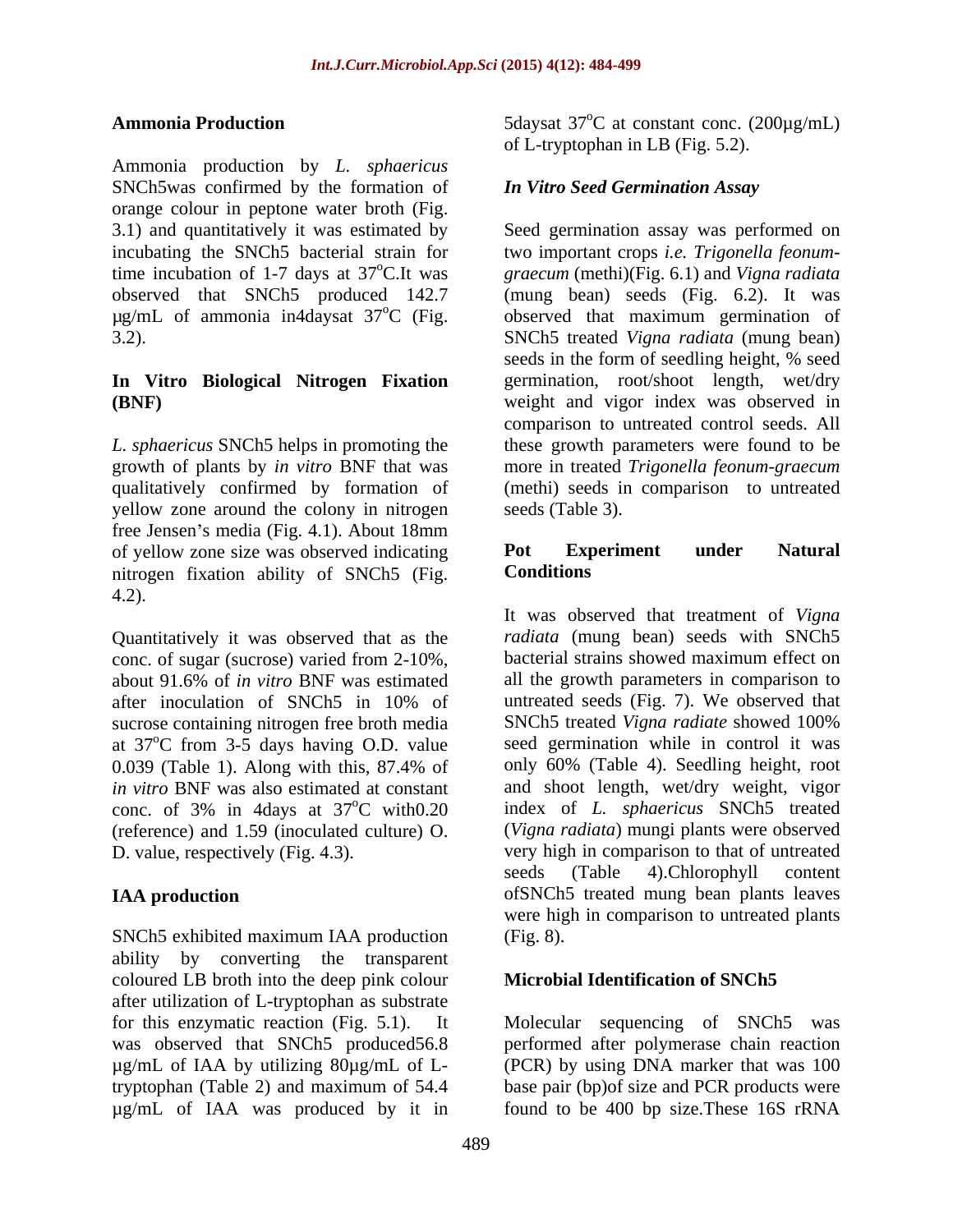gene sequences were compared with other bacterial sequence using NCBI mega Blast 9).These16S rRNA sequence obtained showed 100% identity to the sequence of

role in agriculture. Its morphological studies incubation. Quantitatively, 91.6% in vitro revealed that it is gram positive, rod shape, BNF was estimated after utilization of 10% mesophilic bacterium and forms greenish to<br>brown colored colonies on nutrient agar

During our research we observed that this A. vinelandii Mac259 produced 85.21% of bacterial strain exhibited the property of phosphate solubilization by formation of 18mm of halo zone around the colony with *L. sphaericus* SNCh5 produces 56.8µg/mL the solubilization efficiency of 191.25. of IAA by utilizing 80µg/mL of L-Quantitatively it was analysed that SNCh5 tryptophan in LB at 37 °C after incubation solubilizes  $10g/L$  conc. of  $Ca<sub>3</sub>PO<sub>4</sub>$  in 3 days for 5 days and it also produces maximum of of incubation with decrease in pH value of 54.4µg/mL of IAA at the constant conc. of broth to 2. Maximum solubilization was also L-tryptophan after incubation of 5 days at observed after7 days of incubation at 37 by solubilizing  $Ca_3PO_4$  (5g/L) and pH was decreased to value 2.6, which is supported byfindings of Nico *et al.* (2012). They reported that certain PGPB like They stated that15 µg/mL and 22.02 µg/mL *Pseudomonas* sp. (PAC) and *Serratia* sp. of IAA was produced by *Azotobacter* solubilize phosphate along with different sp.AZT26 and *Pseudomonas* sp. Psg by time incubation. This study outcome is also utilizing 500 µg/mL of L-tryptophan supported by literature available (Khan *et*  isolated from different sources. Similarly, *al.,* 2013). They stated that certain Kumar *et al.* (2012), also supported our multifactor processes were performed by findings by reporting that 213.15µg/mL of bacteria (*Rhizobia* and *Azotobacter*) in IAA was produced by FBK3 bacterial strain phosphate solubilization and they were while 29µg/mL of IAA was produced by important for crop production. Similarly, *Pseudomonas* sp. isolated from Olive green Goswami *et al.* (2013) reported in (Goswami *et al.,* 2013).Our outcomes are accordance to our findings by describing also favored by Husen *et al.* (2013) in which that *Pseudomonas* sp. strain OG isolated they revealed that only 30µg/mL of IAA from marine water solubilized 34µg/mL of

phosphate.

[\(http://blast.ncbi.nlm.nih.gov/Blast.cgi](http://blast.ncbi.nlm.nih.gov/Blast.cgi)) and Ammonia production by SNCh5 was also phylogenetic tree was constructed with the observed. SNCh5 produced 142.7µg/mL of help of MEGA 5.05 software (Fig. ammonia in 4 days at 37  $\degree$ C and these *Lysinibacillus sphaericus.* 2013). *In vitro* BNF ability was also In present study we investigated the PGP yellow zone around the *L. sphaericus* properties of *L. sphaericus* SNCh5 spinach SNCh5 bacterial colony in nitrogen free phyllospheric bacterium and its important medium at 37 °C after 3-5 days of brown colored colonies on nutrient agar temp. and 87.4% was observedby SNCh5 at medium. Biochemically, it shows positive constant sucrose conc. (3%) after 4 days of reaction for citrate utilization,  $H_2S$  incubation at 37 °C that is accordance to the production and nitrate reduction. literature (Husen, 2013).Mehta *et al.* (2015) <sup>o</sup>C and these findings are favored by literature (Damodaran *et al.,* 2013; Kumar *et al.,* analysed by formation of 18mm size of oC after 3-5 days of incubation. Quantitatively, 91.6% *in vitro* BNF was estimated after utilization of 10% of sucrose at the same incubation time and <sup>o</sup>C that is accordance to the also supported our findings by reporting that *A. vinelandii* Mac259 produced 85.21% of siderophore unit.

oC the same incubation temp. This IAA <sup>o</sup>C after incubation for 5 days and it also produces maximum of production was in accordance with the report of Ahmadet al. (2008).

was produced by PGPR traits.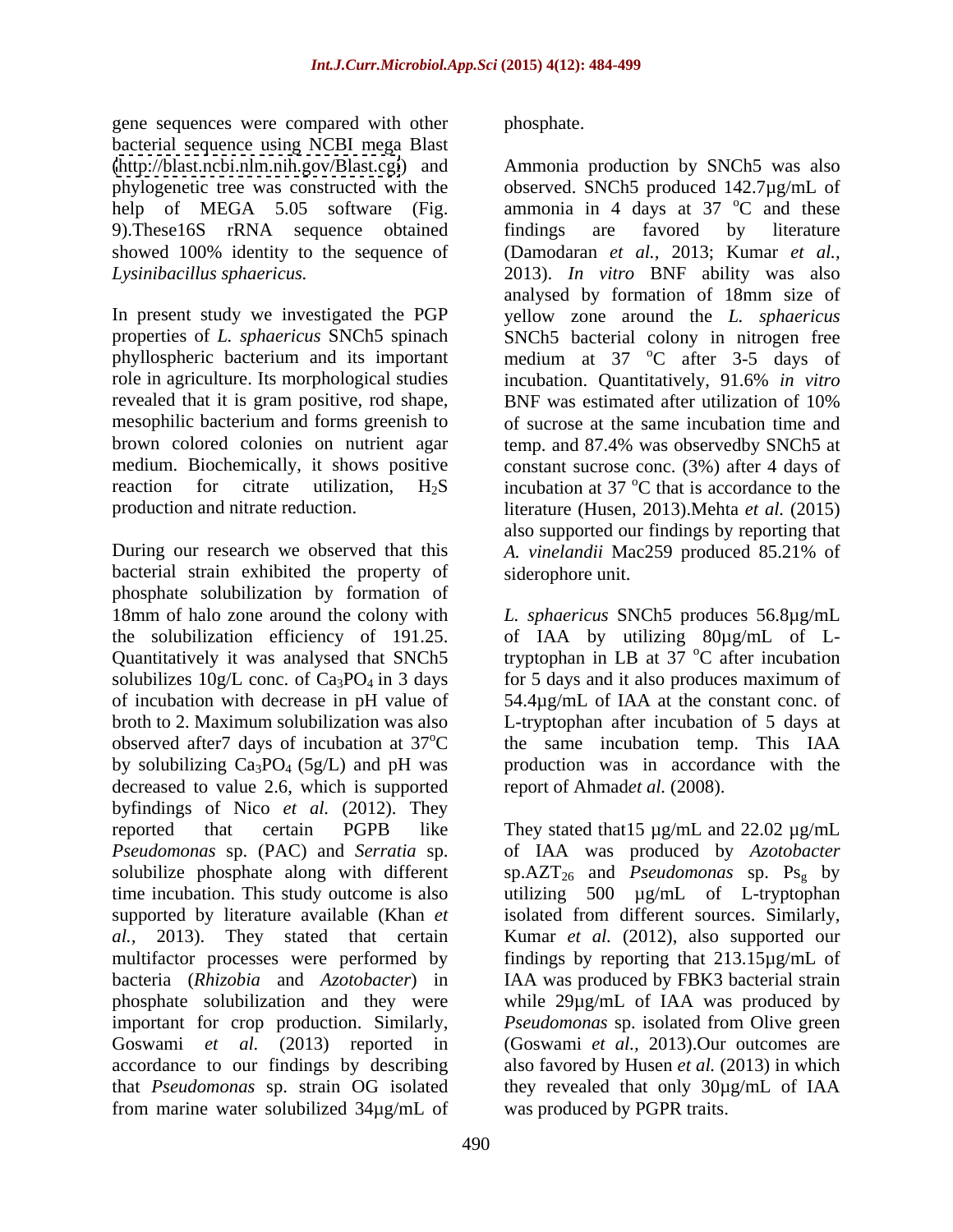#### *Int.J.Curr.Microbiol.App.Sci* **(2015) 4(12): 484-499**

| <b>Sr. No.</b> Conc. of Sucrose $\left(\frac{\%}{\%}\right)$ | % in vitro BNF by SNCh5 |
|--------------------------------------------------------------|-------------------------|
|                                                              | $F \cap 1$              |
|                                                              | $\sim$ 1 $\sim$         |
|                                                              | o∪.∠                    |
|                                                              | $\circ$ $\circ$         |
|                                                              |                         |

Table.1 *In Vitro* BNF (%) by SNCh5 in the Nitrogen Free Jensen's Media

| Sr. No. | $\gamma$ ophan conc. (µg/mL)<br>11 L | IAA production $(\mu g/mL)$ |
|---------|--------------------------------------|-----------------------------|
|         |                                      |                             |
|         |                                      | 49.4                        |

3 60 49.9 4 80 56.8 5 100 55.2 6 150 50.3 7 200 49.9 8 250 48.6 9 300 48.6 10  $10$  500 41

#### **Table.2** IAA Production by SNCh5

**Table.3** Effect of *L. sphaericus* SNCh5 Bacterial Strain on Seed Germination in Treated *Trigonella feonum-graecum*(methi) and *Vigna Radiata*(mung bean) Seeds

| Name of Plant's   | % Seed     | <b>Seedling</b> | <b>Root</b>                                     | Shoot                            | Wet weight                                                             | Dry weight   Seedlin                    |                 |
|-------------------|------------|-----------------|-------------------------------------------------|----------------------------------|------------------------------------------------------------------------|-----------------------------------------|-----------------|
| seed              | germinatio | height          | length                                          | length                           | $(g) \pm SD$                                                           | $(g) \pm SD$                            | $\vert$ g vigor |
|                   |            | $(cm) \pm SD$   | $\vert$ (cm) $\pm SD \vert$ (cm) $\pm SD \vert$ |                                  |                                                                        |                                         | index           |
| Mung bean         | 98.33      | $17.5 \pm 0.70$ |                                                 | $7.7 \pm 1.00$   10.46 $\pm 3.4$ | $0.300 \pm 0.10$                                                       | $0.078 \pm 0.10$                        | 1720.7          |
| seeds treated     |            |                 |                                                 |                                  |                                                                        |                                         |                 |
| SNCh <sub>5</sub> | 70.22      | $2.1 \pm 1.60$  | $0.3 \pm 0.61$                                  | $0.8 \pm 0.68$                   |                                                                        | $\vert$ 0.122±0.056 $\vert$ 0.046±0.061 | 147.46          |
| untreated mung    |            |                 |                                                 |                                  |                                                                        |                                         |                 |
| bean seeds        |            |                 |                                                 |                                  |                                                                        |                                         |                 |
| Methi seeds       | 91.66      |                 |                                                 |                                  | $11.64 \pm 0.68$   $4.5 \pm 1.00$   $7.11 \pm 1.20$   $0.426 \pm 0.45$ | $0.063 \pm 1.00$                        | 1067            |
| treated           |            |                 |                                                 |                                  |                                                                        |                                         |                 |
| SNCh <sub>5</sub> | 69.11      | $2.1 \pm 1.00$  | $0.5 \pm 0.34$                                  | $1.1 \pm 0.64$                   | $0.07 \pm 0.04$                                                        | $0.011 \pm 0.00$                        | 145.13          |
| untreated methi   |            |                 |                                                 |                                  |                                                                        |                                         |                 |
| seeds             |            |                 |                                                 |                                  |                                                                        |                                         |                 |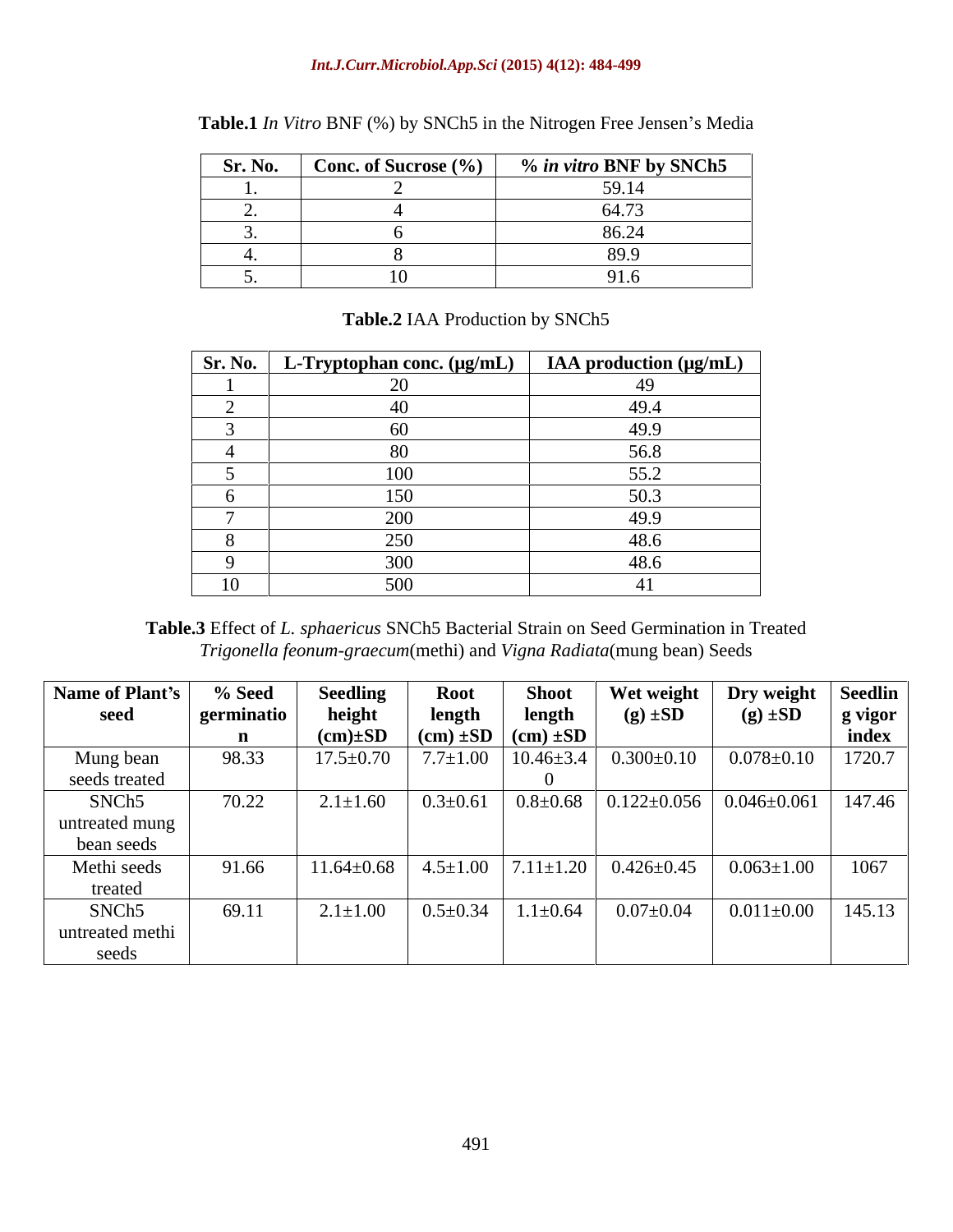**Table.4** Effect of SNCh5 on all Growth Parameters in Mung Bean Seeds after Treatment in Comparison to Control under Natural Environmental Condition in Pot Experiment

|                           |                       | Name of Seed Seedling<br>Plant's seed germin height (cm) | <b>Root length</b>                              | <b>Shoot</b>                                                                                                               | Wet Dry weight Seedlin          |       |
|---------------------------|-----------------------|----------------------------------------------------------|-------------------------------------------------|----------------------------------------------------------------------------------------------------------------------------|---------------------------------|-------|
|                           |                       |                                                          | $(cm) \pm SD$                                   | $\begin{array}{ c c c c c } \hline \text{length (cm)} & \text{weight (g)} \\ \hline \pm SD & \pm SD \\ \hline \end{array}$ | $(g) \pm SD$ g vigor            |       |
|                           | $\frac{1}{2}$ ation % | $\pm SD$                                                 |                                                 |                                                                                                                            |                                 | index |
|                           |                       |                                                          | L. sphaericus   100   66.72 ±1.00   26.88 ±0.23 | $32 \pm 0.01$                                                                                                              | $2.2 \pm 0.10$ 0.63 $\pm 0.00$  | 6672  |
| SNCh <sub>5</sub> treated |                       |                                                          |                                                 |                                                                                                                            |                                 |       |
| Mung bean                 |                       |                                                          |                                                 |                                                                                                                            |                                 |       |
| seeds                     |                       |                                                          |                                                 |                                                                                                                            |                                 |       |
| Untreated                 | 60                    | $20.2 \pm 0.91$                                          | $5.1 \pm 0.61$                                  | $11.89 \pm 1.13$                                                                                                           | $0.55 \pm 0.05$ 0.08 $\pm 0.00$ | 1212  |
| mung bean                 |                       |                                                          |                                                 |                                                                                                                            |                                 |       |
| seeds                     |                       |                                                          |                                                 |                                                                                                                            |                                 |       |

### **Fig.1.1** SNCh5 Culture **Fig.1.2** Gram Staining



### **Fig.2.1** Comparison of PS Zone Around SNCh5 Colony with Control



**Fig.2.2** Zone of Solubilization Formed Around the SNCh5 Colony

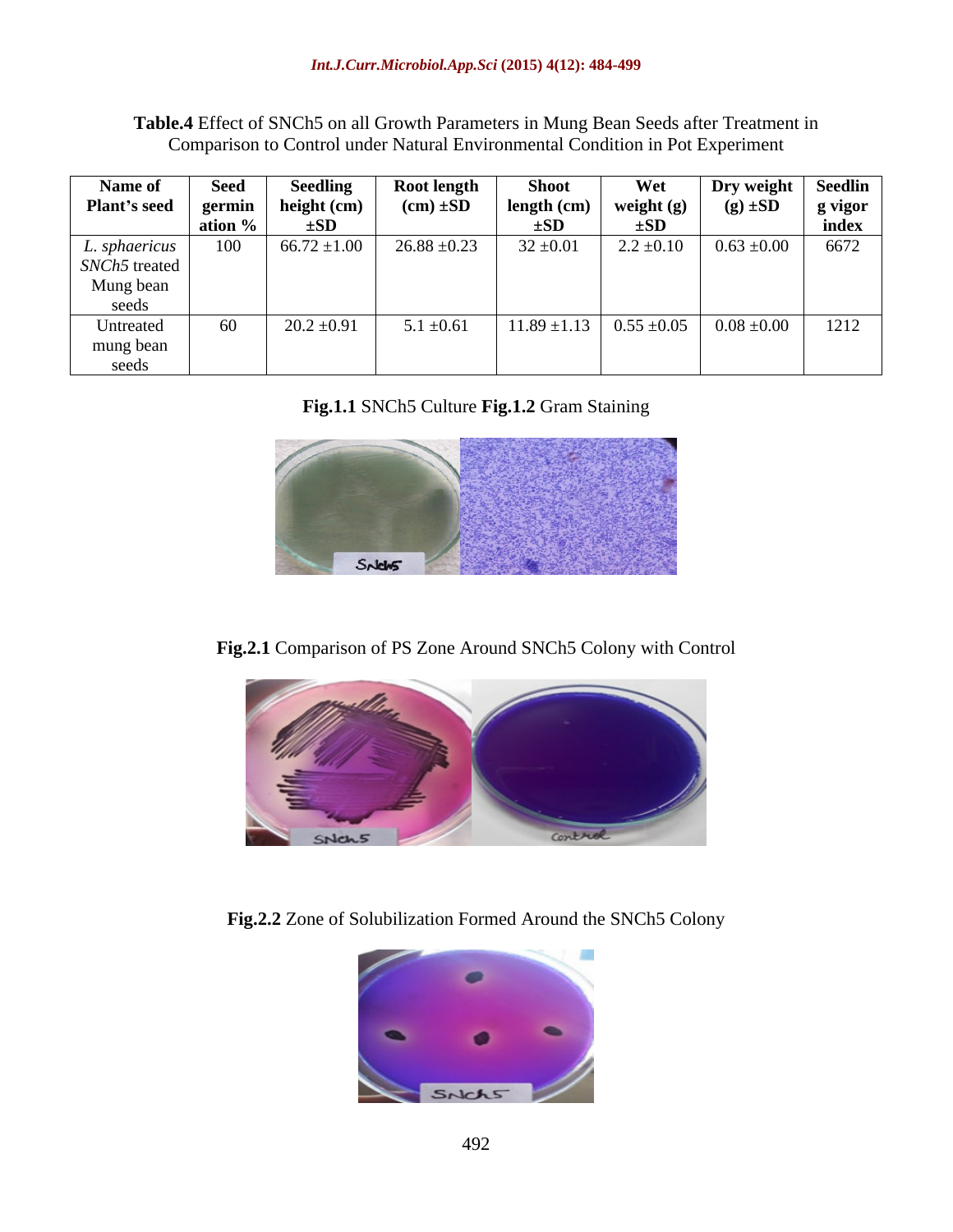

**Fig.2.3** Effect of Ca3PO4 Conc. on Solubilization Efficiency of Phosphate by *L. sphaericus* SNCh5

Fig.2.4 Effect of P Solubilization along with Varying Conc. of Ca<sub>3</sub>PO<sub>4</sub> on pH of Pikovskaya Broth



**Fig.2.5** Phosphate Solubilization by SNCh5 During Different Time Period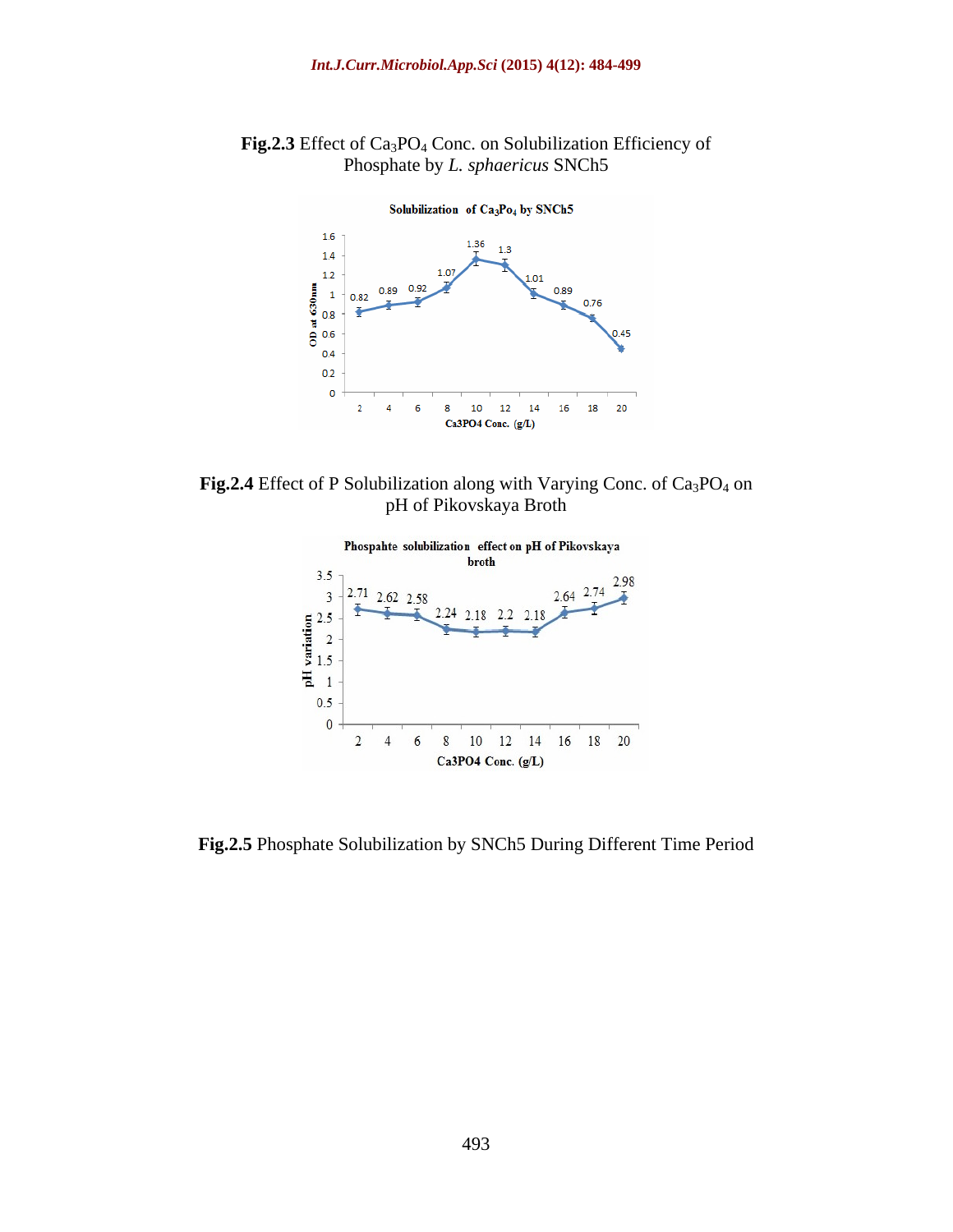

**Fig.2.6** Effect of Solubilization of Phosphate by SNCh5 with Time on pH of Broth



**Fig.3.1** Ammonia Production Indicated by Orange Colour Formation in Peptone Broth



**Fig.3.2** Ammonia Production by *L. sphaericus* SNCh5

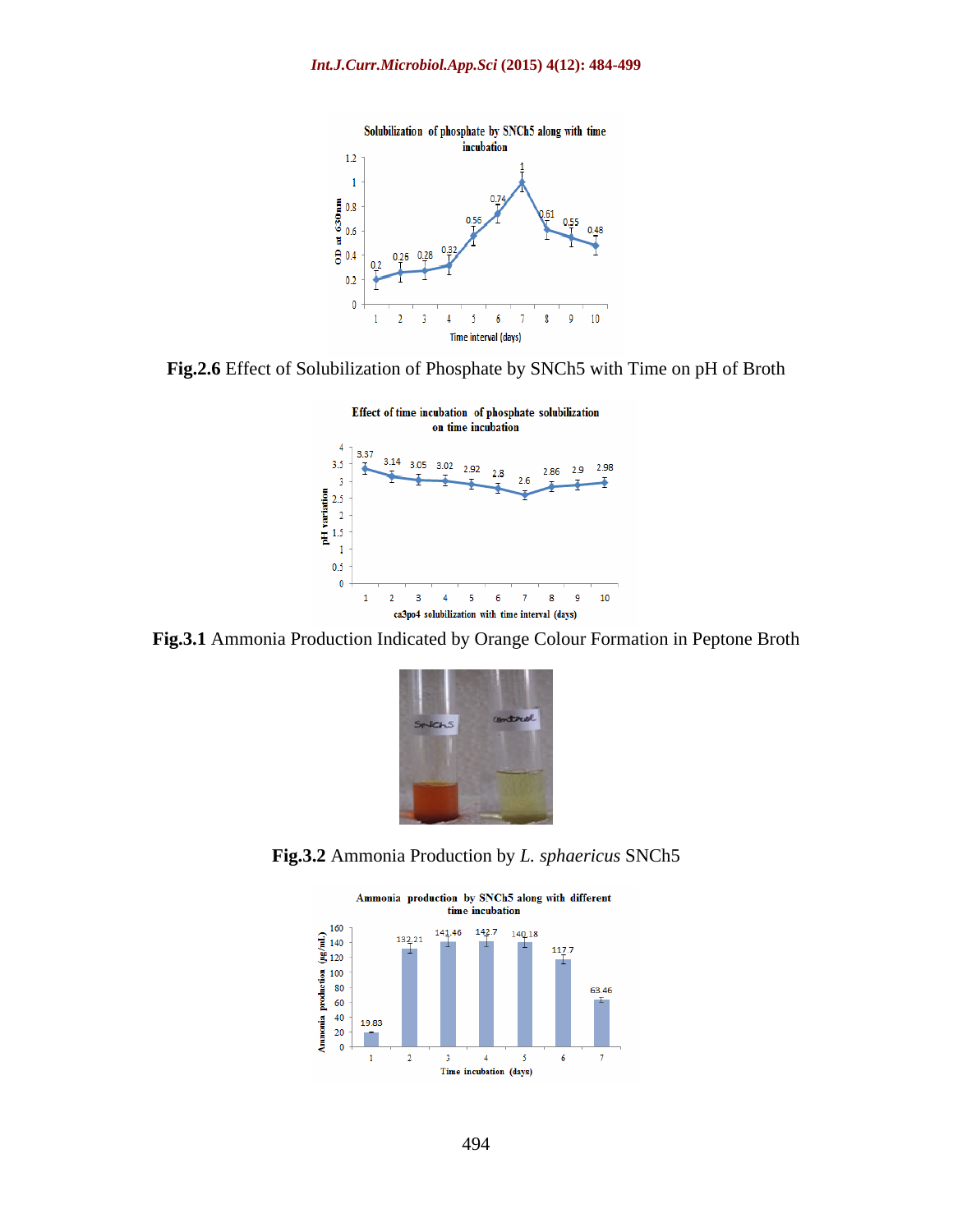**Fig.4.1** *In vitro* Biological Nitrogen Fixation Indicated as Yellow zone Formation Around the SNCh5 Colony



**Fig.4.2** Yellow Coloured zone Formation used for Measurement of *In vitro* BNF in term of zone Size (mm)



**Fig.4.3** % *in vitro* BNF by SNCh5



**Fig.5.1** IAA Production shown by *L. sphaericus*SNCh5 due to Formation of Pink Colour in L- Tryptophan Amino Acid Containing LB Broth

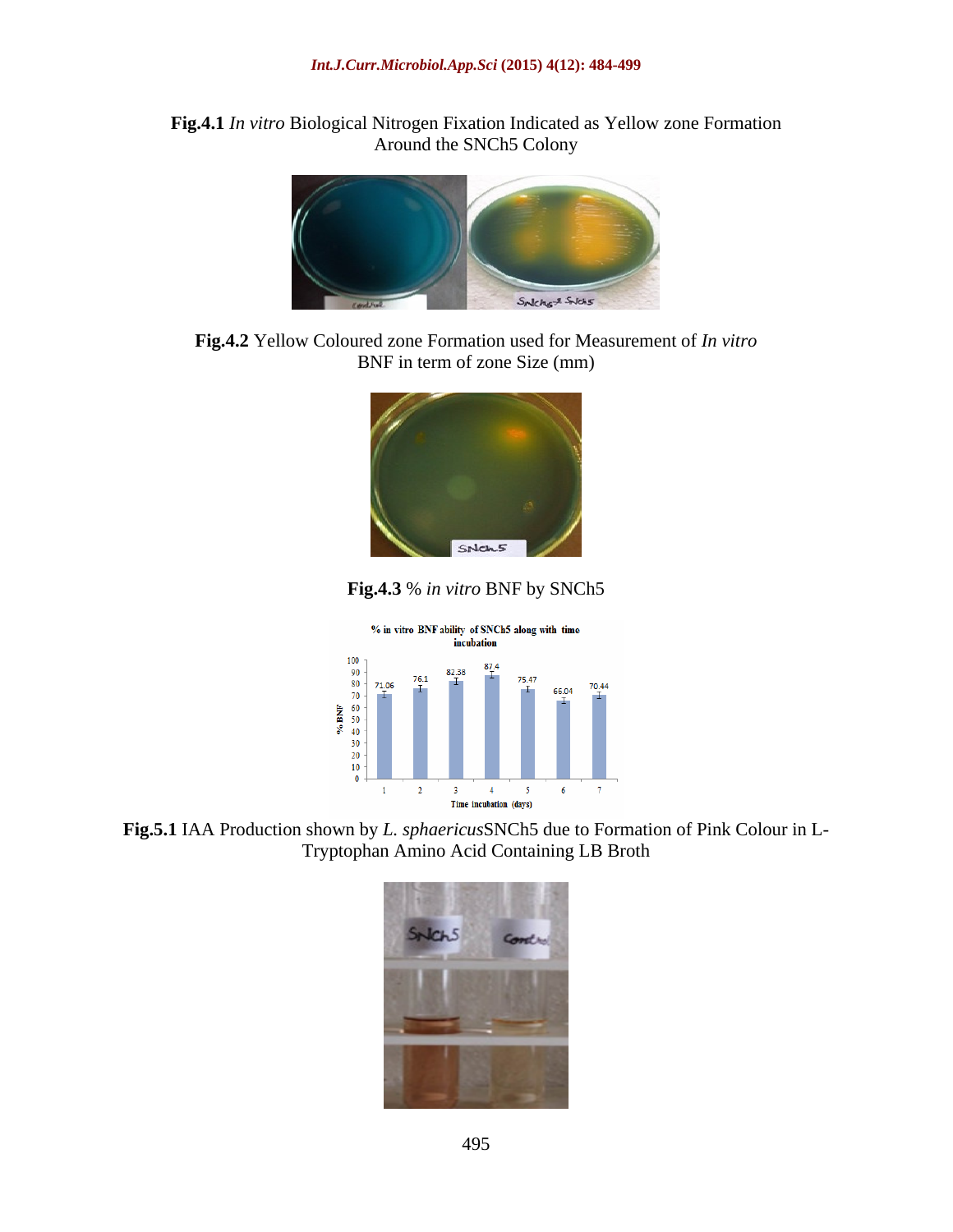



**Fig.6.1** Mung Bean Seeds Treated with *L. sphaericus* SNCh5 Bacterial Strain and in Comparison to Control



**Fig.6.2** *In Vitro* Seed Germination of Methi Seeds Treated with SNCh5

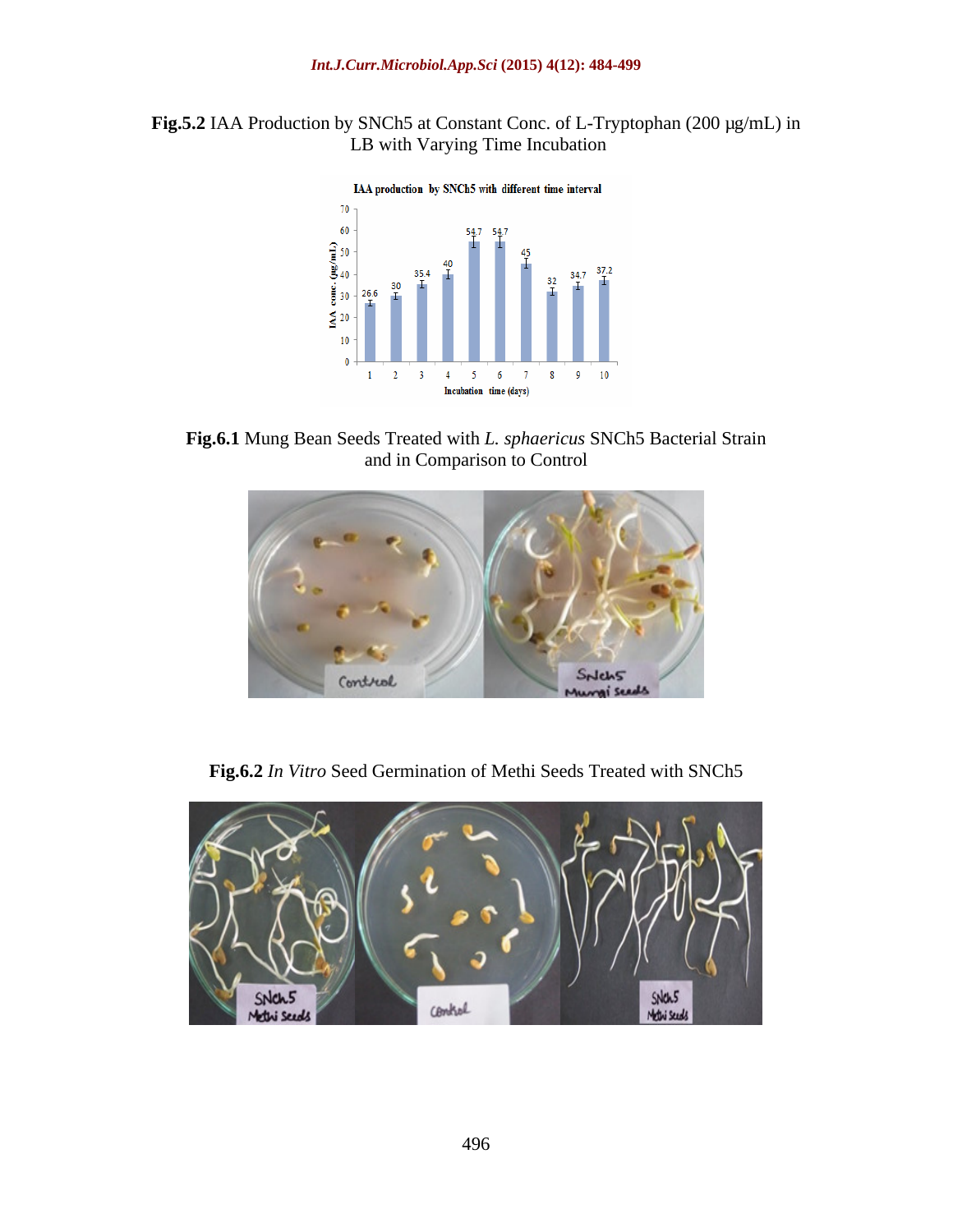**Fig.7** Pot Experiment under Natural Environmental Conditions Showing Effect on Growth Rate of *Vigna Radiata* (mungi seeds) after Treatment with SNCh5



Fig.8 Detection of Chlorophyll Content of *Vigna radiate* plant's Leaves after Treatment with SNCh5 Bacterial Strain



**Fig. 9** Phylogenetic Tree Showing Resemblance of SNCh5 with *Lysinibacillus sphaericus* Bacterial Strain

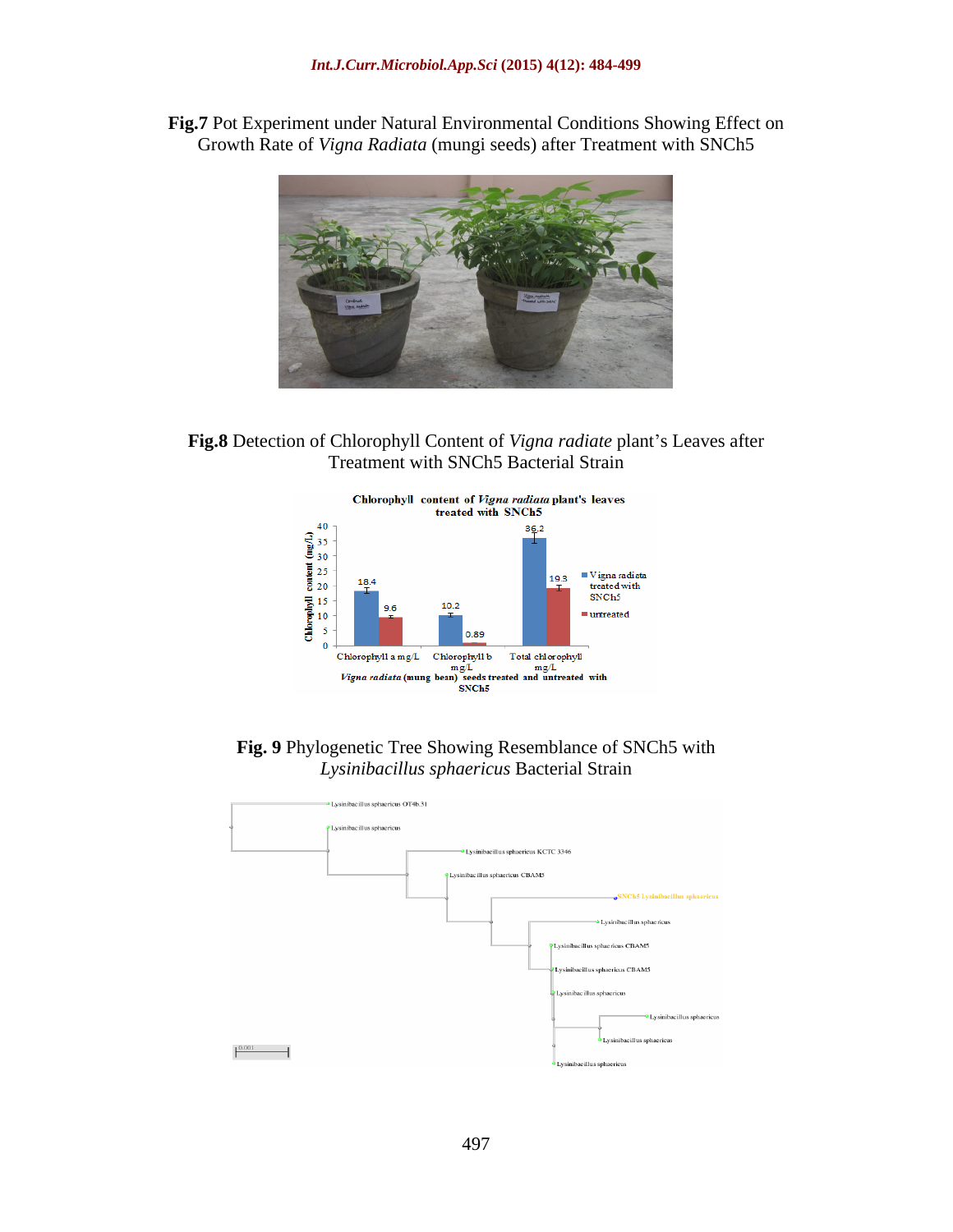The present study descriptions of IAA production are also supported by the earlier **promotion** activities. Microbiol. literature report of Mehta *et al.* (2015). They stated that *B. circulans* CB7 bacterial strain a strain Arnon, D. I., 1949. Copper enzymes in produced 26.2 ug/mL of IAA SNCb5 also isolated chloroplasts. Polyphenol produced 26.2 µg/mL of IAA. SNCh5 also isolated chloroplasts. Polyphenol<br>has the ability to perform seed germination oxidase in *Beta vulgaris*. Plant has the ability to perform seed germination *i.e.* seed germination of *L. sphaericus* treated SNCh5 methi and mung bean seeds were observed to be more in comparison to untreated seeds. It included all the growth immobilized on nitrocellulose parameters of SNCh5 treated methi and membrane. Appl. Environ. mung bean seeds were high in the form of seedling height, shoot/root length, wet/dry<br>Cappuccino, J., and Sherman, N., weight and in vigor index in comparison to  $\frac{Cappacenio}{2010.Microbiology}$ . A Laboratory untreated seeds. All these growth parameters Manual. Benjamin Cummings were also observed more when performed using SNCh5 treated *Vigna radiata* seeds (mung bean) in pot experiment under natural environmental conditions as compared to untreated seeds. The chlorophyll content of SNCh5 treated seeds were also more in comparison to untreated mung bean seeds. The present study outcomes are also favored their antagonistic activity against by Kumar *et al.* (2015). They reported shoot length (13.82%),root length (25.07%), shoot dry weight (29.47%), root dry weight (33.33%) and vigor index 2455.69 of seeds treated with plant growth-promoting traits of *subtilis* CKS1)isolated from *Hippophae rhamnoides* L.(Sea-buckthorn).

These findings are also supported by Teotia error growth vigor in tomato under sodic<br>
et al. (2012) They reported the role of environment African J. Microbiol. *et al.* (2012). They reported the role of PGPR in the growth of Pigeon pea by IAA production, cellulose, amylase, chitinase, siderophore, HCN *etc.* So these findings 2010. Photometric determination of ammonium nitrogen with the nessler suggest this phyllospheric bacterial strain may be useful for agriculture in the form of the reagent in drinking water after its<br>chlorination. J. Water Chem. important bio-inoculant.

- Abdul, B. A. A., and Anderson, J. D., 1973.
- Ahmad, F., Ahmad, I., and Khan, M. S., 2008. Screening of free-living rhizospheric

bacteria for their multiple plant growth promoting activities. Microbiol. Res.163(2):173-181.

- Arnon, D. I., 1949. Copper enzymes in isolated chloroplasts. Polyphenol oxidase in *Beta vulgaris*. Plant physiol. 24(1): 1.
- Brick, J. M., Bostock, R. M., and Silverstone, S. E., 1991. Rapid *in situ* assay for indole acetic acid production by bacteria immobilized on nitrocellulose membrane. Appl. Environ. Microbiol.57:535-538.
- Cappuccino, J., and Sherman, N., 2010.Microbiology: A Laboratory Manual. Benjamin Cummings Publishing Company, USA, 560.
- Ceballos, I., Mosquera, S., Angulo, M., Mira, J. J., Argel, L. E., Uribe-Velez, D., Romero-Tabarez, M., Orduz-Peralta, S., and Villegas, V., 2012. Cultivable bacteria populations associated with leaves of banana and plantain plants and their antagonistic activity against *Mycosphaerella fijiensis*. Microb. Ecol.64:641-653.
- phosphate solubilizing bacteria(*Bacillus*  tolerant endophytic and rhizospheric Damodaran, T., Sah, V., Rai, R. B., Sharma, D. K., Mishra, V. K., Jha, S. K., and Kannan, R., 2013. Isolation of salt bacteria by natural selection and screening for promising plant growth promoting rhizobacteria (PGPR) and growth vigor in tomato under sodic environment. African Res. 7:5082-5089.
	- Demutskaya, L. N., and Kalinichenko, I. E., 2010. Photometric determination of ammonium nitrogen with the nessler reagent in drinking water after its chlorination. J. Water Chem. Tech.32(2):90-94.
- **Reference** Dubey, R. C., and Maheshwari, D. K., 2006. Practical microbiology and microbial physiology.
	- Vigor determination in soybean seed by Glick, B. R., 2012.A review: Plant Growth multiple criteria. Crop Sci.13:630-633. Promoting Bacteria: Mechanisms and Applications. Hindawi, 1-12.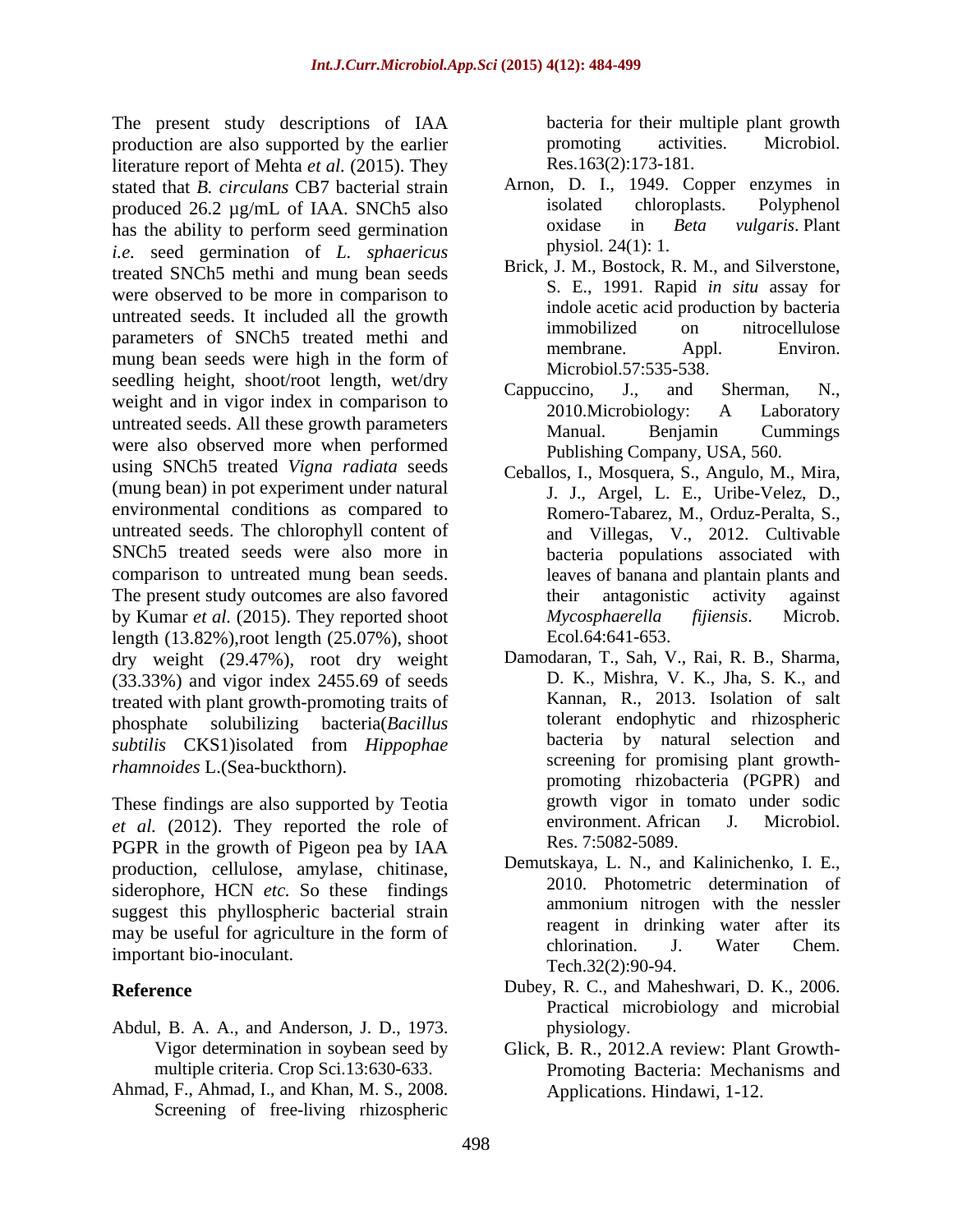- 2013. Plant growth promoting potentials of *Pseudomonas* sp. strain OG isolated from marine water. J. Plant Interact.8 (4):281-290.
- Holt, J. G., Krieg, N. R., Sneath, P. H. A., Staley, J. T., and Williams, S. T., 1994.Bergey s Manual of Determinative Bacteriology. Williams and Wilkins, Baltimore Maryland (9<sup>th</sup>ed.).
- Husen, E., 2013. Screening of soil bacteria for plant growth promotion activities *in vitro*. Indonesian J. Agri. Sci. 4(1).
- Jensen, H. L., 1942. Pro Line Soc. Microbiol. 55(1):33-44.<br>News2:205.212 Mautival, C. S., 1999. An efficient
- importance in crop production. Lett.  $1/0(1)$ :  $203-2/0$ .
- Chauhan, A., and Shirkot, C. K., 2015. phosphate solubilizing bacteria isolated from *Hippophae rhamnoides* L.(Sea buckthorn) growing in cold desert regions of India. Acta Physiologiae Plantarum,37(3):1-12.
- Kumar, A., Kumar, A., Devi, S., Patil, S., bacteria from rhizospheric soils for **Proposition** Propositions, 109-183. different plant growth promotion (PGP) Sci. Technol.4(1).
- Kumar, V., Singh, P., Jorquera, M. A., Sangwan, P., Kumar, P., Verma, A. K., and Agrawal, S., 2013. Isolation of growth and phosphorus uptake of Indian mustard (*Brassica juncea*). World J.

Goswami, D., Vaghela, H., Parmar, S., Mehta, P., Walia, A., Kulshrestha, S., Dhandhukia, P., and Thakker, J. N., Chauhan, A., and Shirkot, C. K.,2015.

Efficiency of plant growth promoting

P solubilizing *Bacillus circulans* CB7

for enhancement of tomato growth under net house conditions. J. Basic Microbiol. 55(1):33-44.

- NSW57:205-212.<br>M S Ahmad E Zaidi A and Oves microbiological growth medium for Khan, M. S., Ahmad, E., Zaidi, A., and Oves,<br>M. 2013 Eunctional aspect of screening phosphate solubilizing M., 2013. Functional aspect of screening phosphate solubilizing phosphate-solubilizing bacteria: microorganisms. FEMS MICrobiol. Nautiyal, C. S., 1999. An efficient microbiological growth medium for screening phosphate solubilizing microorganisms. FEMS Microbiol. Lett.170(1):265-270.
- In: Bacteria in Agrobiology: Crop Nautiyal, C. S., Bhadauria, S., Kumar, P., Lal, Productivity. Springer Berlin H., Mondal, R., and Verma, D., 2000. Heidelberg, 237-263. Stress induced phosphate solubilization Kumar, A., Guleria, S., Mehta, P., Walia, A., in bacteria isolated from alkaline soils. Nautiyal, C. S., Bhadauria, S., Kumar, P., Lal, H., Mondal, R., and Verma, D., 2000. in bacteria isolated from alkaline soils. FEMSMicrobiol. Lett.182(2):291-296.
	- Plant growth-promoting traits of Nico, M., Ribaudo, C. M., Gori, J. I., Cantore, Trans-Himalayan Lahul and Spiti (*Oryza sativa*) inoculated with plant M. L., and Curá, J. A., 2012. Uptake of phosphate and promotion of vegetative growth in glucose-exuding rice plants (*Oryza sativa*) inoculated with plant growth-promoting bacteria. Appl. Soil Ecol.61:190-195.
	- Payal, C., and Negi, S., 2012. Isolation, and the under different agrocumatic conditions.<br>Bacteria in Agrobiology: Plant screening and characterization of Bacteria in Agrobiology: Plant Teotia, A., and Goel, G., 2012. Role of PGPR under different agroclimatic conditions. Bacteria in Agrobiology: Plant Probiotics, 169-183.
	- activities: an in vitro study. Recent Res.<br>Sci Technol 4(1) attributes of cotton (*Gossypium* Saharan, B. S., and Nehra, V., 2011. Assessment of Plant growth promoting attributes of cotton (*Gossypium hirsutum*) rhizosphere isolates and their potential as bio-inoculants. J. Environ Res. Dev. 5(3):575-583.
	- phytase-producing bacteria from Sanaran, B. S., and Verma, S., 2015. Evaluation Himalayan soils and their effect on of rhizospheric bacteria from Ocimum Saharan,B. S., and Verma, S., 2015.Evaluation of rhizospheric bacteria from *Ocimum* sp. as potential PGPR. J. Microb. Biochem. Technol.7(2):088-095.
	- Microbiol. Biotechnol.29(8):1361-1369. Singh, A. V., Chandra, R., and Goel, R., 2013.<br>Phosphate solubilization by Singh, A. V., Chandra, R., and Goel, R., 2013. Phosphate solubilization by *Chryseobacterium* sp. and their